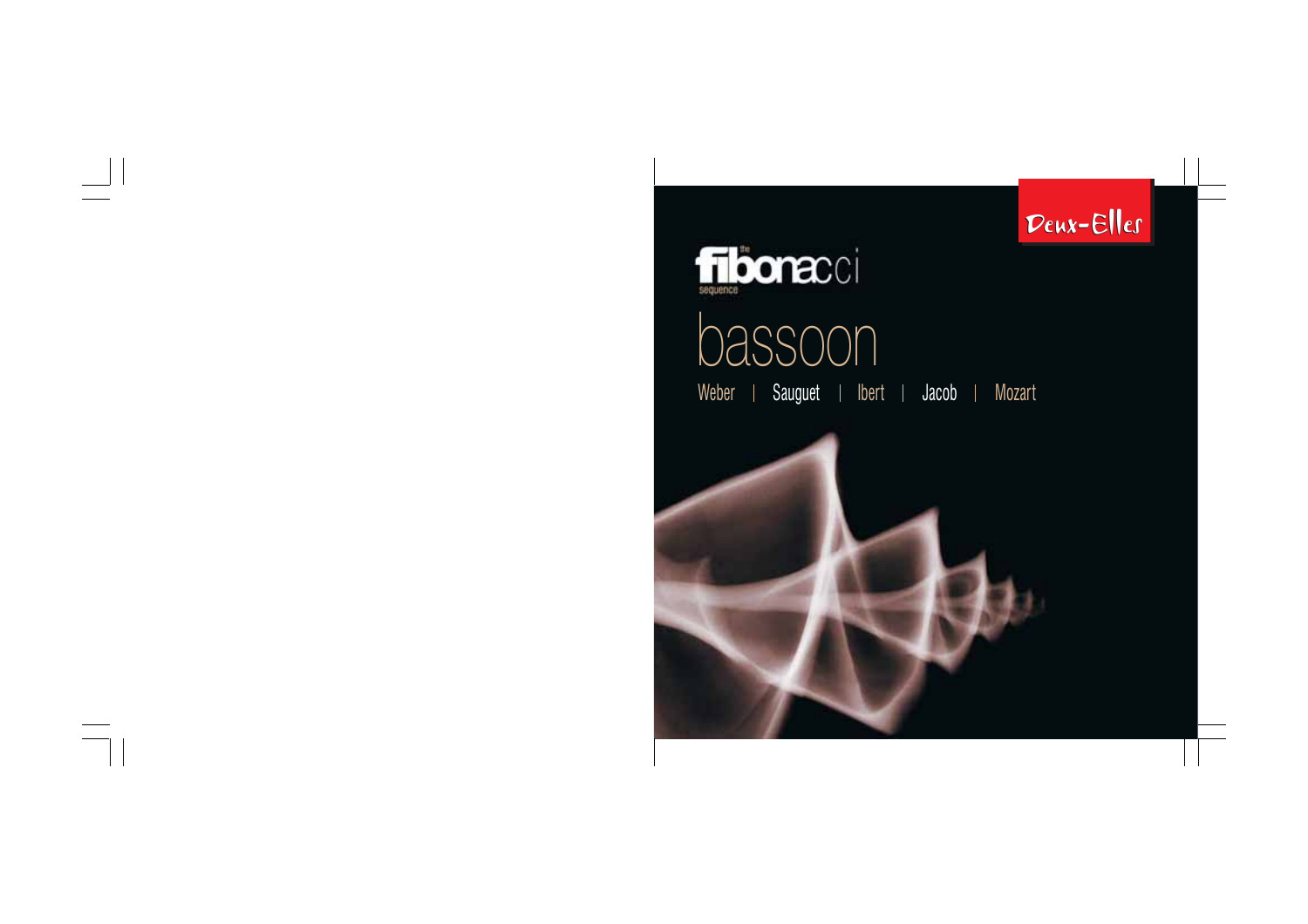## **Bassoon**

**Christopher O'Neal** Dick, as one double reed player to another. I must ask you this question. Why?

**Richard Skinner** As a child I was keen to be involved in making music. I had some violin lessons but the instrument was too hard for me and it never really "clicked". I was intrigued by the school bassoon so I took it home and found I could progress quickly. Once I'd played a couple of concerts with the London Schools Symphony Orchestra I was well and truly hooked.

#### **C.O'N.** Who taught you to play?

**R.S.** As a Londoner I was lucky enough to be able to travel up to the Guildhall School of Music and Drama one evening each week after school for a lesson with Neville Mackinder. Later as a full time student there I studied with Roger Birnstingl. I can truthfully say that I relished every lesson with both of them. I had great support throughout from my parents, who extended themselves considerably to buy me my first instrument. I also owe a debt of gratitude to Fr. Thomas Carroll SDB, the head of music at my secondary school, for his enthusiasm and encouragement.

**C.O'N.** Your reeds are huge compared to my oboe reeds.

**R.S.** Yes, and they last a lot longer too! Getting the reed working properly is the key to being able to play the way you want to on the instrument. Like yours they are made from Arundo Donax, a bamboo-like grass you see very commonly growing by the side of the road and along river banks in the Mediterranean area, and other locations with a similar climate. The way you scrape and adjust the blades affects the sound you make, and also the pitch and response of the instrument.

**C.O'N.** How about the instrument itself?

**R.S.** I'm playing on a bassoon made in 1969 by the German firm Heckel. Unusually for woodwind instruments, a well made bassoon will play well for a long time. My wife Julie, also a bassoonist, plays on an instrument made in the 1930's by the same firm.

**C.O'N.** As well as playing together in the Fibonacci Sequence, we both play in orchestras. What differences are there between playing the bassoon in an orchestra and playing chamber music?

**R.S.** In an orchestra, depending on the repertoire, you generally play as a member of a bassoon section, usually two or three players, which forms part of the woodwind section. You are almost always conducted, or directed by a soloist/director. It can be a great thrill to play in a section. Bassoons blend very well together, and the feeling of concentration and common purpose within the orchestra as a whole can be very exciting. I suppose it must be like that in a good sports team, but I wouldn't know about that! In our chamber music ensemble, I'm the only bassoon player, so I have to work harder to make my contributions blend and work within the group. Also, all the decisions regarding the interpretation of music; tempo, dynamics, phrasing, expression and so on rest with us. This can lead to a great deal of satisfaction if the performance goes well.

**C.O'N.** We start with the Weber piece. Wasn't the *Andante and Hungarian Rondo* written originally for viola solo?

**R.S.** You are quite right Chris, but he edited and published it for bassoon and orchestra as well. The character of the music suits the bassoon very well. He is principally known as a composer of opera, of course, but his wind writing is so attractive that his clarinet and bassoon concertos are standard repertoire.

**C.O'N.** I don't think I knew of Sauguet's *Barcarolle* until I heard Gilly and you play it.

**R.S.** I wanted to include a piece with Gilly on this album as I think the harp and bassoon sound very good together. Although this charming piece by Sauguet is straightforward to play it does test your breath control.

**C.O'N.** We have played the Ibert *Cinq Pièces en Trio* together many times.

**R.S.** French music didn't 'involve' me when I was younger in the way that German or Russian music did. Now I've come to appreciate the qualities in it that I wasn't particularly sensitive to then. These pieces are a good example; light and poised, well crafted and concise

**C.O'N.** The Gordon Jacob *Suite* is an interesting choice.

**R.S.** I like this quintet very much. The slow movements, particularly the *Elegy*, have depth of feeling and a yearning quality I find attractive. All parts have equal weight; it's not just a bassoon solo sitting on the comfortable cushion of a string quartet. The last 6/8 movement cleverly avoids cliché

1950's British film comedy "village bobby comes round corner on bike" style writing.

**C.O'N.** Finally of course the Mozart *Quintet*.

**R.S.** When people and nations find it impossible to dwell together without violence, as has seemed to be the case recently, and when we recklessly pollute and de-stabilize our environment, it's very easy to become cynical and pessimistic when thinking about the future of our race and the planet. The works of Mozart provide us with a stunning example of just what can be achieved by a human being. It's very important that they are constantly put before the public, particularly children, who need to know that beauty, truth, and integrity of purpose can be a reality here on earth. (I'm glad to have got that off my chest!)

#### **Carl Maria von Weber** 1786 – 1826

Weber's childhood was dogged by ill-health and constant travel. His violinist father was always in search of work. Weber found himself imprisoned at one stage for a theft actually committed by his father. Eventually he managed to obtain the post of Director of German Opera at Dresden. Inspired by a book of ghost stories by Apel, he wrote *Der Freischutz*, his first masterpiece. Other operas followed, including *Euryanthe* and *Oberon*. Wagner referred to Weber as the creator of Romantic Opera, and it is by this genre that he is best known. His non-operatic works have not had the same success as his works for the stage. His solo works for clarinet and bassoon, however, have rightly found a regular place in concert schedules.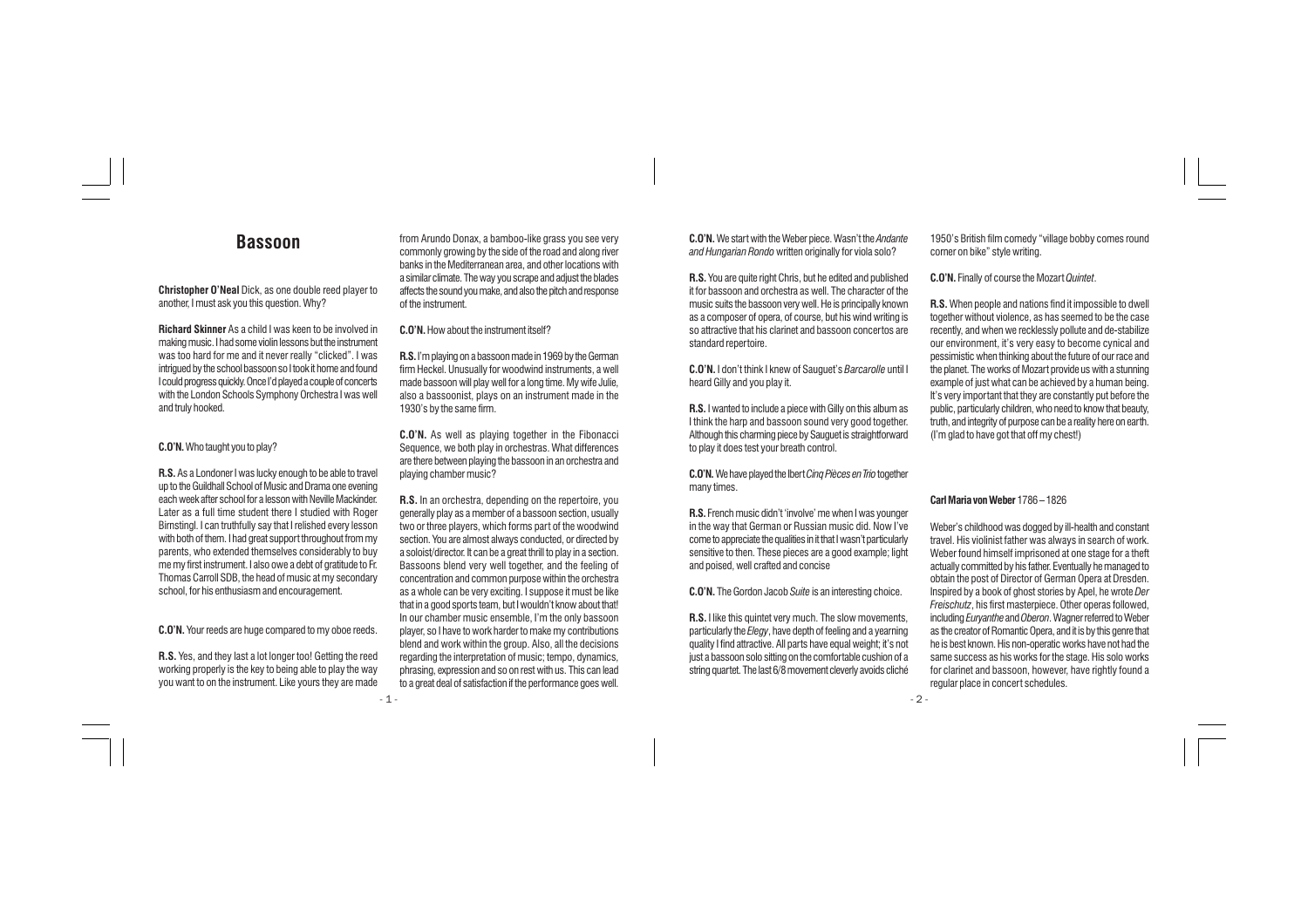**Henri Sauguet** 1901 – 1989

Born in Bordeaux, Sauguet began his working life as an errand boy. Infatuated by music, however, he made contact with Canteloube and Milhaud who directed him towards Paris. While working there as a shorthand typist he studied with Parisian musical figures such as Satie, Max Jacob and Koechlin, and obtained his first opera commission, *Le Plumet du Colonel*. A commission from Diaghilev followed and his career was launched. Despite his output of twentysix ballets, symphonies, operas and numerous pieces of chamber music, he has been neither discovered nor rediscovered.

#### **Jacques Ibert** 1890 – 1962

Ibert worked for a while in the family finance business before he enrolled at the Paris Conservatoire in 1910. His studies there with Fauré and Pessard, among others, were interrupted by naval service in the First World War. He finally emerged in 1919 with the Prix de Rome. His compositions include ballets, operas and six symphonies. Ibert was especially keen on writing for woodwinds, producing many concertos and pieces for woodwind ensemble. In 1946 Ibert assumed the post of Director of the Paris Conservatoire, staying until 1960. He died two years after he retired.

#### **Gordon Jacob** 1895 – 1984

After studying at the Royal College of Music with Hubert Parry, Herbert Howells and Sir Charles Villiers Stamford, he taught briefly at Birkbeck and Morley College in London before returning as a lecturer to the RCM where he stayed until he retired in 1966. He had many eminent students, notably Malcolm Arnold, Imogen Holst and Elizabeth Maconchy. A prolific composer, he produced, in addition to his two symphonies and his *Divertimento* for small orchestra, many solos and concertos for neglected instruments. His text books are an important source for composition teaching, including Orchestral Technique (1931) and The Composer and his Art (1960).

#### **Wolfgang Amadeus Mozart** 1756 – 1791

Mozart toured Europe as a young child giving keyboard concerts and demonstrating his marvelous improvisatory skills, and it was during this period that he started composing. He was still writing music on his deathbed, trying to indicate to his student where notes should be placed on the score of the *Requiem.* During his life he set unsurpassed standards in nearly every aspect of composition. Of particular interest is his elevation of the art of writing for wind instruments. The bassoon seems to have been a favourite, with many wonderful solo lines in the symphonies and piano concertos. A bassoon solo opens the *Requiem*, and his operas are full of opportunities for a bassoonist to enjoy playing some of the finest music written for the instrument.

*© 2005 Richard Skinner*

### **Basson**

**Christopher O'Neal** Dick, entre joueurs d'instruments à anche double, je dois vous poser une question : pourquoi ?

**Richard Skinner** Quand j'étais petit, j'avais très envie de toucher à la composition musicale. J'ai eu quelques cours de violon, mais c'était un instrument trop difficile pour moi et je n'ai jamais vraiment « accroché ». Le basson qu'il y avait dans mon école m'intriguait, alors je l'ai emporté chez moi et je me suis aperçu que je pouvais progresser très vite. Après seulement quelques concerts avec le London Schools Symphony Orchestra, j'étais devenu vraiment accro'.

**C.O'Neal** Qui vous a appris à jouer ?

**R.S.** Etant londonien, j'ai eu la chance de pouvoir aller au Guildhall School of Music and Drama un soir par semaine pour un cours avec Neville Mackinder. Par la suite, quand j'y étais étudiant à plein-temps, j'ai étudié avec Roger Birnstingl. Je peux dire en toute sincérité que chaque cours avec chacun d'entre eux était un réel plaisir. Mes parents <sup>m</sup>'ont apporté leur soutien du début à la fin et ils ont fait tout ce qu'ils pouvaient pour pouvoir m'acheter mon premier instrument. Je suis également très reconnaissant envers Fr. Thomas Carroll SDB, le co-ordonateur de musique de mon école secondaire, pour son enthousiasme et ses encouragements.

**C.O'Neal** Vos anches sont énormes par rapport à mes anches de hautbois.

**R.S.** Oui, et elles durent aussi beaucoup plus longtemps ! C'est avoir des anches qui marchent vraiment bien qui permet de jouer de son instrument comme on le souhaite. Elles sont faites, comme les vôtres, d'arundo donax, une plante qui ressemble au bambou et qui pousse très souvent le long des routes et des rivières dans la région méditerranéenne et dans d'autres régions au climat semblable. La façon dont les lames sont limées et ajustées détermine la qualité du son que l'on produit, ainsi que la hauteur et la réponse de l'instrument.

**C.O'Neal** Pouvez-vous nous parler de l'instrument luimême ?

**R.S.** Je joue sur un basson fabriqué en 1969 par la société allemande Heckel. On peut jouer d'un même basson pendant longtemps s'il est de bonne qualité, ce qui est rare pour les bois. Ma femme, Julie, basson également, joue sur un instrument fabriqué dans les années trente par la même société.

**C.O'Neal** Nous faisons tous les deux partie de la Fibonacci Sequence, mais jouons également en orchestre. Quelle est la différence entre jouer du basson dans un orchestre et dans un ensemble de musique de chambre ?

**R.S.** Dans un orchestre, en fonction du répertoire, on fait en général partie de la section des bassons, qui comprend deux ou trois joueurs la plupart du temps, et qui fait partie des bois. On est presque toujours dirigé par un soliste/ directeur. Jouer dans une section peut être une vraie joie. Plusieurs bassons ensemble se marient bien, et le sentiment de concentration et d'objectif commun de l'orchestre dans son ensemble peut être passionnant.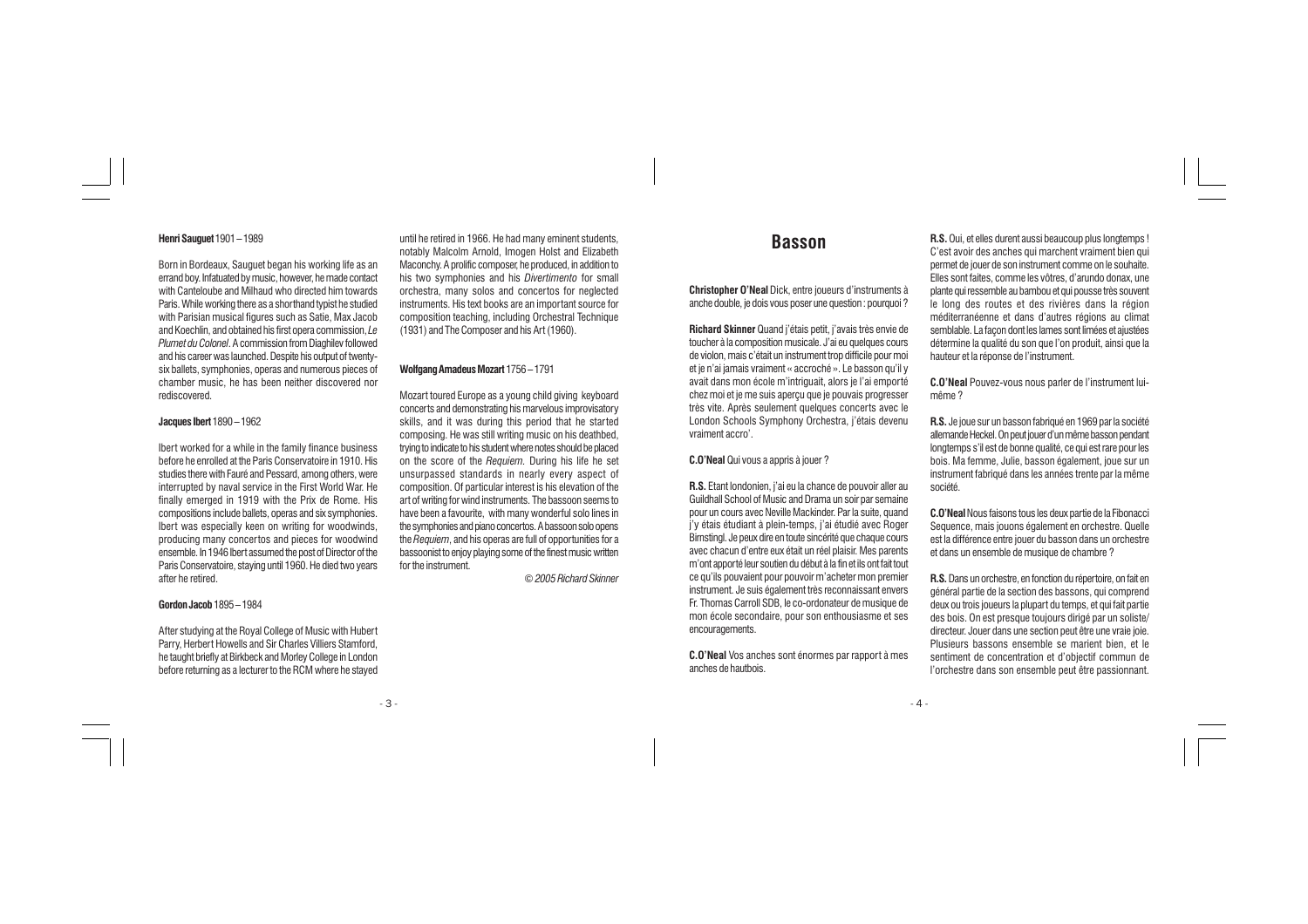J'imagine que c'est la même chose pour une bonne équipe de sport, mais c'est pure spéculation ! Dans notre ensemble de musique de chambre, je suis le seul basson, ce qui me demande plus de travail pour que mes contributions s'allient et fusionnent avec le reste du groupe. Aussi, toutes les décisions concernant l'interprétation de la musique, du mouvement, de la dynamique, de la tournure, de l'expression et caetera, sont entre nos mains. Si la représentation se passe bien, c'est souvent une source de grande satisfaction.

**C.O'Neal** Weber n'avait-il pas composé *Andante et Rondo Ungarese* pour solo de violon alto à l'origine ?

**R.S.** Tout à fait, Chris, mais il l'a révisé et publié pour basson et orchestre également. Le caractère de cette musique <sup>s</sup>'adapte très bien au basson. On connaît surtout Weber pour ses compositions d'opéras, bien sûr, mais ses compositions pour les vents sont tellement belles que ses concertos pour clarinette et basson font partie du répertoire.

**C.O'Neal** Je ne pense pas que j'avais déjà entendu parler de *Barcarolle* de Sauguet avant de vous entendre le jouer avec Gilly.

**R.S.** J'ai voulu inclure un morceau avec Gilly sur cet album car je pense que la harpe et le basson vont très bien ensemble. Bien que ce charmant morceau de Sauguet soit simple, il met vraiment le souffle à l'épreuve.

#### **C.O'Neal** Les *Cinq pièces en trio* d'Ibert?

**R.S.** La musique française n'était pas autant « mon truc » quand j'étais plus jeune que la musique allemande ou russe. J'en apprécie aujourd'hui des qualités auxquelles je n'étais pas sensible à l'époque. Ces morceaux sont un bon échantillon, légers et posés, bien réalisés et concis.

**C.O'Neal** La Gordon Jacob *Suite* est un choix intéressant.

**R.S.** J'aime beaucoup ce quintette. Ses mouvements lents, en particulier l'*Elegy*, possède des sentiments profonds et une tendresse qui me plaisent. Tous les musiciens ont une importance égale ; il ne s'agit pas seulement d'un basson assis sur le coussin confortable d'un quartette à cordes. Le dernier mouvement en 6/8 évite de façon intelligente le style cliché des comédies britanniques des années cinquante du « gendarme anglais qui tourne le coin de rue en vélo ».

**C.O'Neal** Et bien sûr le *Quintette* de Mozart.

**R.S.** A une époque où les gens et les nations sont incapables de co-habiter sans violence, ce qui est le cas en ce moment, et où l'on pollue et déséquilibre l'environnement sans discernement, on peut très facilement devenir cynique et pessimiste vis-à-vis de l'avenir de notre race et de notre planète. Les œuvres de Mozart nous donnent un exemple remarquable de ce qu'un être humain peut accomplir. Il est très important de les exposer au public constamment, surtout aux enfants, qui ont besoin de savoir que la beauté, la vérité et l'intégrité peuvent être une réalité sur la Terre. (Je suis soulagé d'avoir pu placer ça !)

#### **Carl Maria von Weber** 1786 – 1826

L'enfance de Weber ne fut qu'une suite de problèmes de santé et de voyages incessants. Son père violoniste était toujours à la recherche d'un emploi. Weber fut mis en prison à un certain moment de sa vie pour un vol commis par son père. Il finit pourtant par obtenir le poste de directeur de l'Opéra Allemand de Dresde. S'inspirant d'un livre d'histoires de fantômes par Apel, il composa *Der Freischutz*, son premier chef d'œuvre. D'autres opéras suivirent, dont *Euryanthe* et *Oberon*. Wagner qualifia Weber de créateur de l'opéra romantique, et c'est grâce à ce genre qu'il est le plus connu. Ses autres œuvres n'eurent pas autant de succès que ses opéras. Ses œuvres pour solos de clarinette et basson, cependant, trouvent souvent leur place dans les programmes de concert.

#### **Henri Sauguet** 1901 – 1989

Né à Bordeaux, Sauguet commença sa vie active comme garçon de courses. Fou de musique, cependant, il prit contact avec Canteloube et Milhaud qui lui conseillèrent d'aller à Paris. Tout en y travaillant comme sténo-dactylo, il étudia avec des grands personnages parisiens comme Satie, Max Jacob et Koechlin, et obtint sa première commande d'opéra, Le Plumet du Colonel. Une commande de Diaghilev suivit et sa carrière fut lancée. Malgré ses vingt-six ballets, symphonies, opéras et nombreux morceaux pour musique de chambre, on ne l'a jamais découvert ni redécouvert.

#### **Jacques Ibert** 1890 – 1962

Ibert travailla quelques temps pour l'entreprise familiale, avant de s'inscrire au Conservatoire de Paris en 1910. Ses études avec Fauré et Pessard, entre autres, furent interrompues par son service dans la marine pendant la première Guerre Mondiale. Il émergea finalement en 1919 avec le Prix de Rome. Ses compositions comptent des ballets, des opéras et six symphonies. Ibert aimait tout particulièrement composer pour les bois, et il produisit de nombreux concertos et morceaux pour ensemble de bois. En 1946 Ibert assura la direction du Conservatoire de Paris jusqu'en 1960. Il mourut deux ans après avoir pris sa retraite.

#### **Gordon Jacob** 1895 – 1984

Après ses études au Royal College of Music avec Hubert Parry, Herbert Howells et Sir Charles Villiers Stamford, il enseigna brièvement à l'université Birkbeck et à Morley College à Londres avant de retourner au RCM, cette fois comme professeur, où il enseigna jusqu'à sa retraite en 1966. Il enseigna à de nombreux étudiants éminents, dont, entre autres, Malcolm Arnold, Imogen Holst et Elizabeth Maconchy. Compositeur prolifique, il produisit, en plus de ses deux symphonies et de son *Divertimento* pour petit orchestre, de nombreux solos et concertos pour des instruments un peu oubliés. Ses manuels sont une source importante pour l'enseignement de la composition, en particulier Orchestral Technique (1931) et The Composer and his Art (1960).

> *© 2005 Richard Skinner (traduction Florence Grammond)*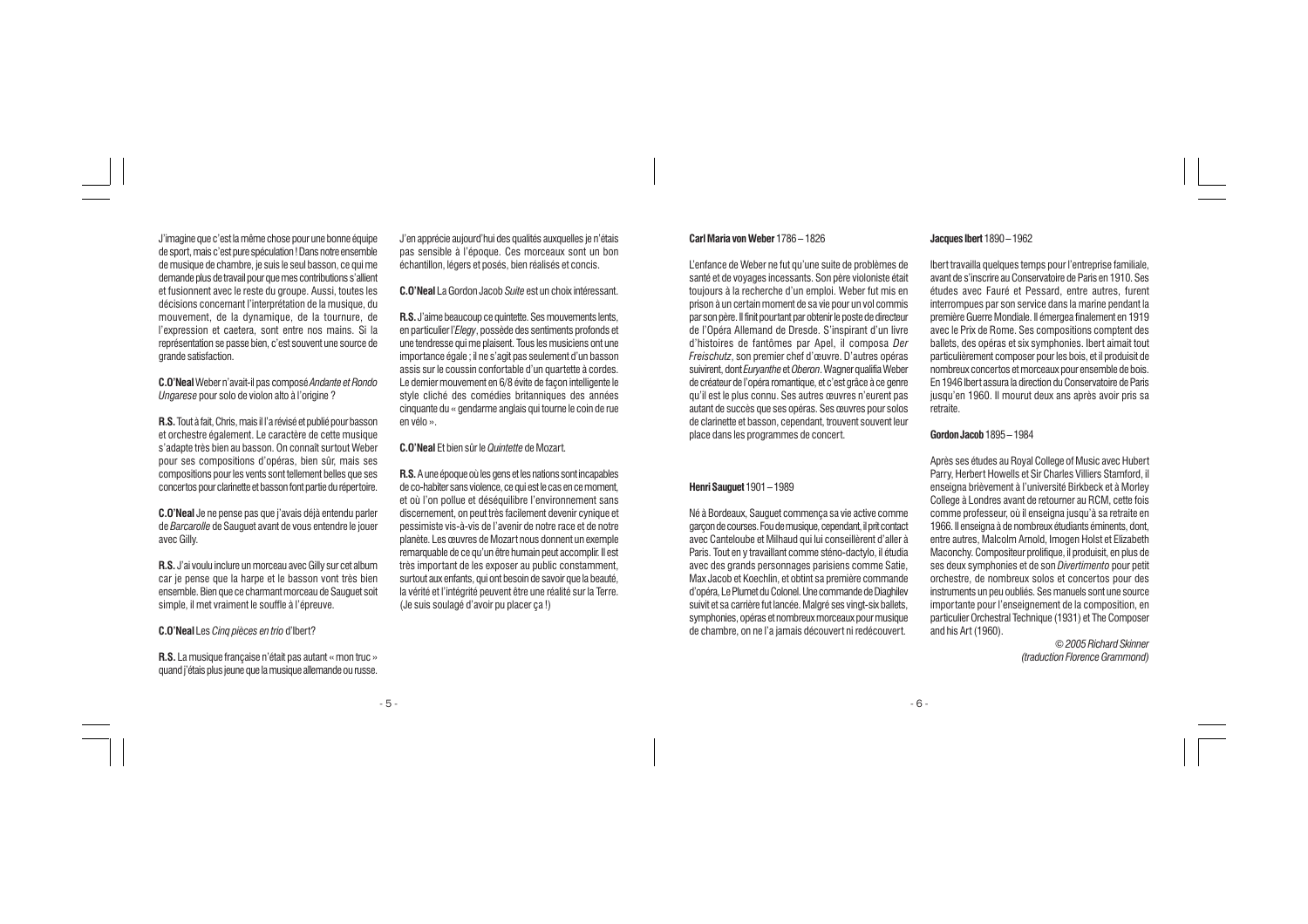## **Fagott**

**Christopher O'Neal:** Dick, von einem Doppelrohrblattpieler zum anderen muss ich dir diese Frage stellen? Warum?

**Richard Skinner:** Ich wollte als Kind unbedingt Musik machen. Ich hatte einige Geigenstunden, aber das Instrument war zu schwierig für mich und ich hatte keinen großen Erfolg damit. Von dem Fagott aus der Schule war ich fasziniert. Ich nahm es mit nach Hause und stellte fest, dass ich sehr schnell Fortschritte machen konnte. Nachdem ich einige Konzerte mit dem London Schools Symphony Orchestra gespielt hatte, war ich vollkommen süchtig danach.

**C.O'N.** Wer hat dir das Spielen beigebracht?

**R.S.** Als Londoner war ich in der glücklichen Lage, jede Woche für einen Abend nach der Schule zur Guildhall School of Music and Drama fahren zu können, um eine Stunde bei Neville Mackinder zu nehmen. Als ich dort später ein Vollzeitstudent war, studierte ich bei Roger Birnstingl. Ich kann mit absoluter Überzeugung sagen, dass ich jede Stunde mit Beiden genossen habe. Meine Eltern haben mich von Anfang an sehr stark unterstützt und sich beträchtlich belastet, um mir mein erstes Instrument zu kaufen. Ich bin außerdem Fr. Thomas Caroll SDB, dem Leiter für Musik an meiner Secondary School zu großem Dank für seine Begeisterung und Förderung verpflichtet.

**C.O'N.** Deine Rohrblätter sind riesig im Vergleich zu denen von meiner Oboe.

**R.S.** Ja und sie halten auch viel länger! Das Rohrblatt richtig einzuspielen ist der Schlüssel dafür, auf dem Instrument so zu spielen wie man möchte. Wie deine Rohrblätter sind sie aus Arundo Donax gemacht, einem Bambus-ähnlichen Gras, das überall am Straßenrand und entlang von Flussufern im Mediterranen Raum und an anderen Orten mit ähnlichem Klima wächst. Die Art und Weise, wie man die Rohrblätter beschneidet und abstimmt, beeinflusst den Klang, den man erzeugt sowie die Tonlage und Resonanz des Instruments.

**C.O'N.** Was gibt es zu deinem Instrument zu sagen?

**R.S.** Ich spiele auf einem Fagott, das 1969 von der deutschen Firma Heckel hergestellt wurde. Für Holzblasinstrumente eher ungewöhnlich, kann ein gut gemachtes Fagott für lange Zeit großartig klingen. Meine Frau Julie, die ebenfalls eine Fagottistin ist, spielt auf einem Instrument, das in den Dreißiger Jahren von der gleichen Firma gebaut worden war.

**C.O'N.** Wir spielen sowohl gemeinsam in der Fibonacci Sequence, als auch jeder in einem Orchester. Was gibt es für Unterschiede zwischen dem Fagottspiel in einem Orchester und dem in der Kammermusik?

**R.S.** In einem Orchester, je nach Repertoire, spielt man in der Regel als Mitglied der Fagottisten, gewöhnlich sind es zwei oder drei, die zur Gruppe der Holzbläser gehören. Man wird fast immer von einem Solisten oder Dirigenten geleitet oder dirigiert. In einer Gruppe von Fagottisten zu spielen kann ein großartiges Erlebnis sein. Fagotte verschmelzen klanglich sehr gut miteinander und das Gefühl von Konzentration und einem gemeinsamen Ziel innerhalb des gesamten Orchesters kann sehr aufregend sein. Vermutlich

ist es ähnlich wie in einem guten Team von Sportlern, allerdings habe ich davon gar keine Ahnung! In unserem Kammermusikensemble bin ich der einzige Fagottspieler weshalb ich umso schwerer arbeiten muss, damit sich meine Beiträge in die Gruppe einfügen und zusammenpassen. Hinzukommt, dass alle Entscheidungen in Bezug auf die Interpretation der Musik, Tempo, Dynamik, Phrasierung, Ausdruck u.s.w. bei uns liegen. Dies kann ungemein befriedigen, wenn die Aufführung gelungen ist.

**C.O'N.** War Webers *Andante und Rondo Ungarese* nicht ursprünglich für Solo-Bratsche komponiert worden?

**R.S.** Du hast vollkommen Recht, Chris, aber er hat es auch für Fagott und Orchester umgeschrieben und veröffentlicht. Der Charakter der Musik eignet sich sehr gut für das Fagott. Weber ist natürlich hauptsächlich als Opernkomponist bekannt, aber seine Kompositionen für Blasinstrumente sind so reizvoll, dass die Klarinetten- und Fagottkonzerte zum Standardrepertoire gehören.

**C.O'N.** Ich glaube nicht, dass ich Sauguets *Barcarolle* kannte, bevor ich sie von dir und Gilly gehört habe.

**R.S.** Ich wollte in dieses Album ein Stück mit Gilly aufnehmen, da ich finde, dass Harfe und Fagott sehr gut zusammen klingen. Obwohl dieses bezaubernde Stück von Sauguet unkompliziert zu spielen ist, testet es doch deine Atemkontrolle.

#### **C.O'N.** Und Iberts *Cinq pièces en trio*?

**R.S.** Französische Musik hat mich, als ich noch jünger war, nie in dem Maße angesprochen wie Deutsche oder

Russische Musik. Heutzutage weiß ich ihre Qualitäten zu würdigen, für die ich früher nicht besonders empfindsam war. Diese Stücke sind ein passendes Beispiel, sie sind leicht und schwebend sowie gut ausgearbeitet und prägnant.

**C.O'N.** Die Gordon Jacob *Suite* ist eine interessante Wahl.

**R.S.** Mir gefällt dieses Quintett sehr. Die langsamen Sätze, insbesondere die *Elegy*, haben einen gefühlstiefen und sehnsüchtigen Charakter, was ich anziehend finde. Alle Stimmen haben das gleiche Gewicht. Es ist nicht nur ein Fagott Solo, das auf dem gemütlichen Kissen eines Streichquartetts sitzt. Die letzte Sechsachtel-Bewegung vermeidet geschickt das Klischee der Britischen Filmkomödie aus den Fünfziger Jahren im Stile von "Dorfpolizist kommt auf seinem Fahrrad um die Ecke gefahren".

**C.O'N.** Natürlich auch das Mozart Quintet.

**R.S.** Wenn es Menschen und Nationen unmöglich finden, ohne Gewalt miteinander zusammenzuleben, wie es in letzter Zeit den Anschein hat, und wenn wir unsere Umwelt rücksichtslos verschmutzen und aus dem Gleichgewicht bringen, dann kann man sehr leicht bei dem Gedanken an die Zukunft unserer Rasse und unseres Planeten zynisch und pessimistisch werden. Das Werk Mozarts ist ein fantastisches Beispiel dafür, was ein Mensch erreichen kann. Es ist sehr wichtig, dass seine Werke immer wieder dem Publikum dargeboten werden, insbesondere auch Kindern, die lernen müssen, das Schönheit, Wahrheit und eine ehrenhafte Absicht auf der Erde Realität sein können. (Ich bin froh, das jetzt losgeworden zu sein!)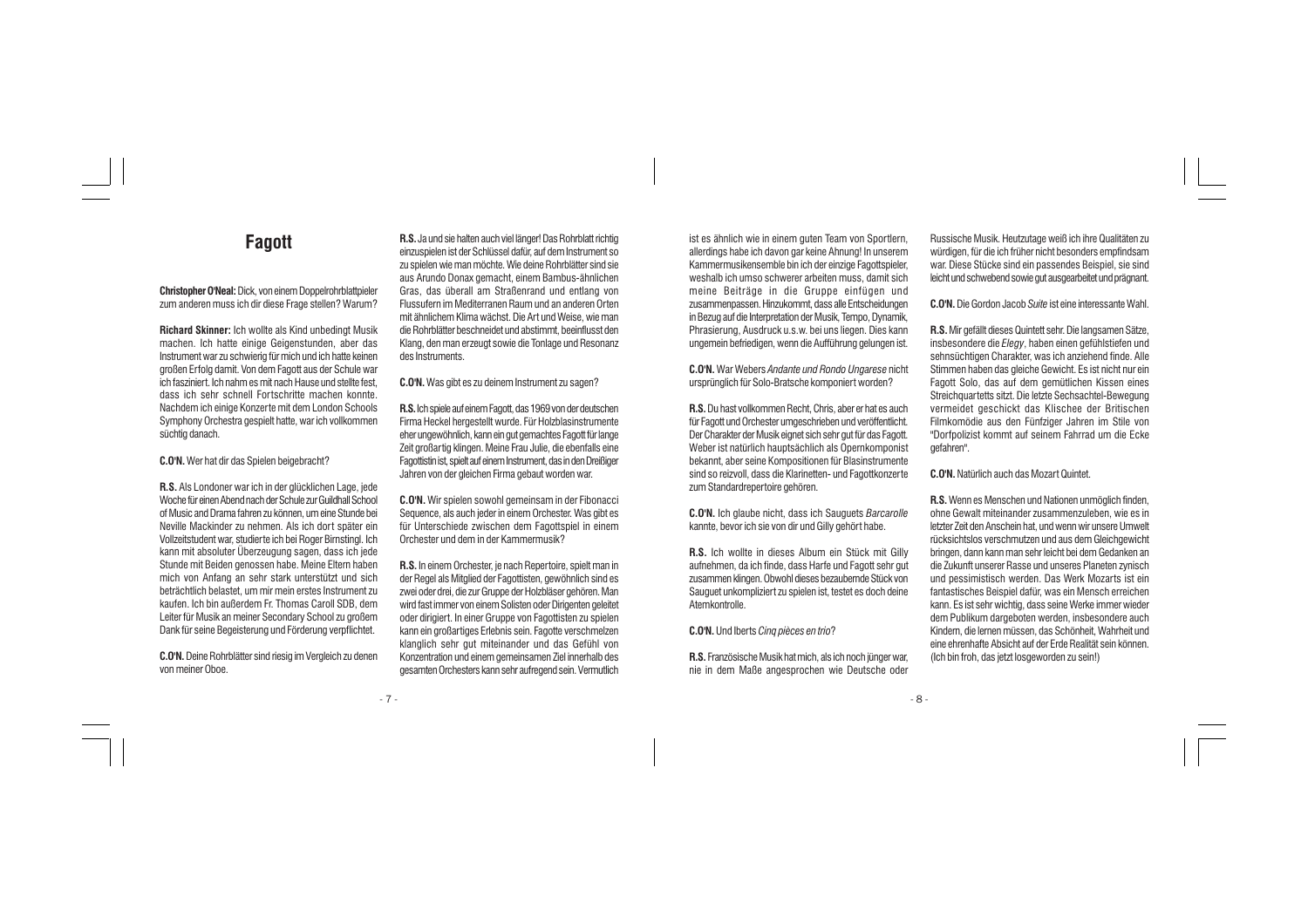Webers Kindheit war von Krankheit und ständigem Reisen geprägt. Sein Vater war Violinist und immer auf der Suche nach einem Engagement. Einmal wurde Weber sogar für einen Diebstahl eingesperrt, der eigentlich von seinem Vater verübt worden war. Es gelang Weber schließlich, den Posten als Direktor der Deutschen Oper von Dresden zu erhalten. Von einem Buch mit Geistergeschichten von Apel inspiriert, komponierte er die Oper *Der Freischütz*, sein erstes Meisterwerk. Es folgten weitere Opern, darunter *Euryanthe* und *Oberon*. Wagner verwies auf Weber als den Begründer der Romantischen Oper und es ist dieses Genre, für das er am bekanntesten ist. Seine konzertanten Werke hatten niemals den gleichen Erfolg wie seine Opernwerke. Zu Recht nehmen aber seine Solowerke für Klarinette und Fagott einen regelmäßigen Platz in den Konzertprogrammen ein.

#### **Henri Sauguet** 1901 – 1989

Sauguet wurde in Bordeaux geboren und begann sein Arbeitsleben als Botenjunge. Vollkommen begeistert von Musik setzte er sich dann aber mit Canteloube und Milhaud in Verbindung, die ihn nach Paris verwiesen. Er arbeitete als Stenotypist, studierte gleichzeitig mit Persönlichkeiten der Pariser Musikszene wie Satie, Max Jacob und Koechlin und erhielt seinen ersten Auftrag für eine Oper (*Le Plumet du Colonel*). Dem folgte ein Auftrag von Diaghilev und seine Karriere begann. Obwohl sein Werk 26 Ballette, Symphonien, Opern und zahlreiche Stücke für Kammermusik umfasst, wurde Sauguet weder jemals richtig entdeckt noch wieder entdeckt.

**Jacques Ibert** 1890 – 1962

Ibert arbeitete für einige Zeit im Finanzunternehmen der Familie, bevor er sich 1910 am Paris Conservatoire einschrieb. Sein Studium u.a. bei Fauré und Pessard wurde durch den Marinedienst im Ersten Weltkrieg unterbrochen. Bekanntheit erreichte er schließlich 1919 mit dem Prix de Rome. Zu seinen Kompositionen gehören Ballette, Opern und sechs Symphonien. Ibert war besonders stark daran interessiert, Musik für Holzblasinstrumente zu schreiben und er schuf viele Konzerte und Kompositionen für Holzbläserensembles. 1946 nahm Ibert den Posten als Direktor des Paris Conservatoire an, den er bis 1960 innehatte. Er verstarb zwei Jahre nach dem Beginn seines Ruhestands.

#### **Gordon Jacob** 1895 – 1984

Nach dem Studium am Royal College of Music (RCM) bei Hubert Parry, Herbert Howells und Sir Charles Villiers Stamford unterrichtete Jacob kurzzeitig am Birkbeck sowie Morley College in London, bevor er als Dozent an das RCM zurückkehrte, wo er bis zu seinem Ruhestand im Jahr 1966 blieb. Er hatte viele berühmte Studenten, darunter vor allem Malcolm Arnold, Imogen Holst und Elizabeth Maconchy. Er war ein äußerst produktiver Komponist, der neben seinen zwei Symphonien und dem Divertimento für kleines Orchester zahlreiche Solos und Konzerte für eher unübliche Instrumente geschrieben hat. Seine Lehrbücher sind eine wichtige Grundlage für die Kompositionslehre, einschließlich der Orchestral Technique (1931) und The Composer and his Art (1960).

> *© 2005 Richard Skinner* (*Übersetzt von Claudia Schottlander*)



The year 2004 marked the tenth anniversary of The Fibonacci Sequence, now well established as one of the foremost chamber ensembles in Britain. Founded by the pianist Kathron Sturrock, The Fibonacci Sequence is composed of musicians of international repute, and distinguished by the variety and imagination of its programming which makes full use of the range and versatility of the chamber music repertoire.

The Fibonacci Sequence was ensemble-in-residence at Kingston University for eight years, where they were sponsored by the Stanley Picker Trust: Kingston University is continuing to support the Fibonacci Sequence with sponsorship of their ongoing Deux-Elles CD project.

The ensemble is named after Leonardo of Pisa, known as Fibonacci, a great mediaeval mathematician. The series of numbers named after him occurs throughout the natural world in the most extraordinary way, appearing as if by magic in petals of flowers, branches of trees, spirals, and many more complex ways. The relation of the numbers to each other is directly connected to the Golden Section, held by many to determine the most harmonious proportions in art and music.

**Richard Skinner** has always enjoyed performing. He attended acting classes at the Italia Conti stage school as a child. Later he studied the bassoon with Roger Birnstingl at the Guildhall School of Music and Drama, and attended classes given by Enzo Mucetti in Italy. Chamber music is central to his musical life. In addition to his work with the Fibonacci Sequence he plays regularly with contemporary groups Lontano and Matrix Ensemble. He is a member of the Almeida Ensemble, appearing with Almeida Opera at the Aldeburgh and Almeida festivals. He has made many recordings with chamber ensembles, including Britten's "The Beggars Opera" with the Aldeburgh Festival Ensemble, Holst's Wind Quintet with the Elysian Quintet, and most recently works by Luis Tinoco with Lontano. Richard is a member of the Academy of St Martin in the Fields and the London Chamber Orchestra. He has also played in ensembles working with artists from different musical genres, and particularly relished engagements with Benny Goodman and Joni Mitchell. He lives in London with his wife, bassoon player Julie Andrews, and their two children.

## www.fibsonline.co.uk

| <b>Charles Sewart</b> | violin   |
|-----------------------|----------|
| Ursula Gough          | violin   |
| Yuko Inoue            | viola    |
| Andrew Fuller         | cello    |
| Gillian Tingay        | harp     |
| Christopher O'Neal    | oboe     |
| Julian Farrell        | clarinet |
| Richard Skinner       | bassoon  |
| Stephen Stirling      | horn     |
| Kathron Sturrock      | piano    |